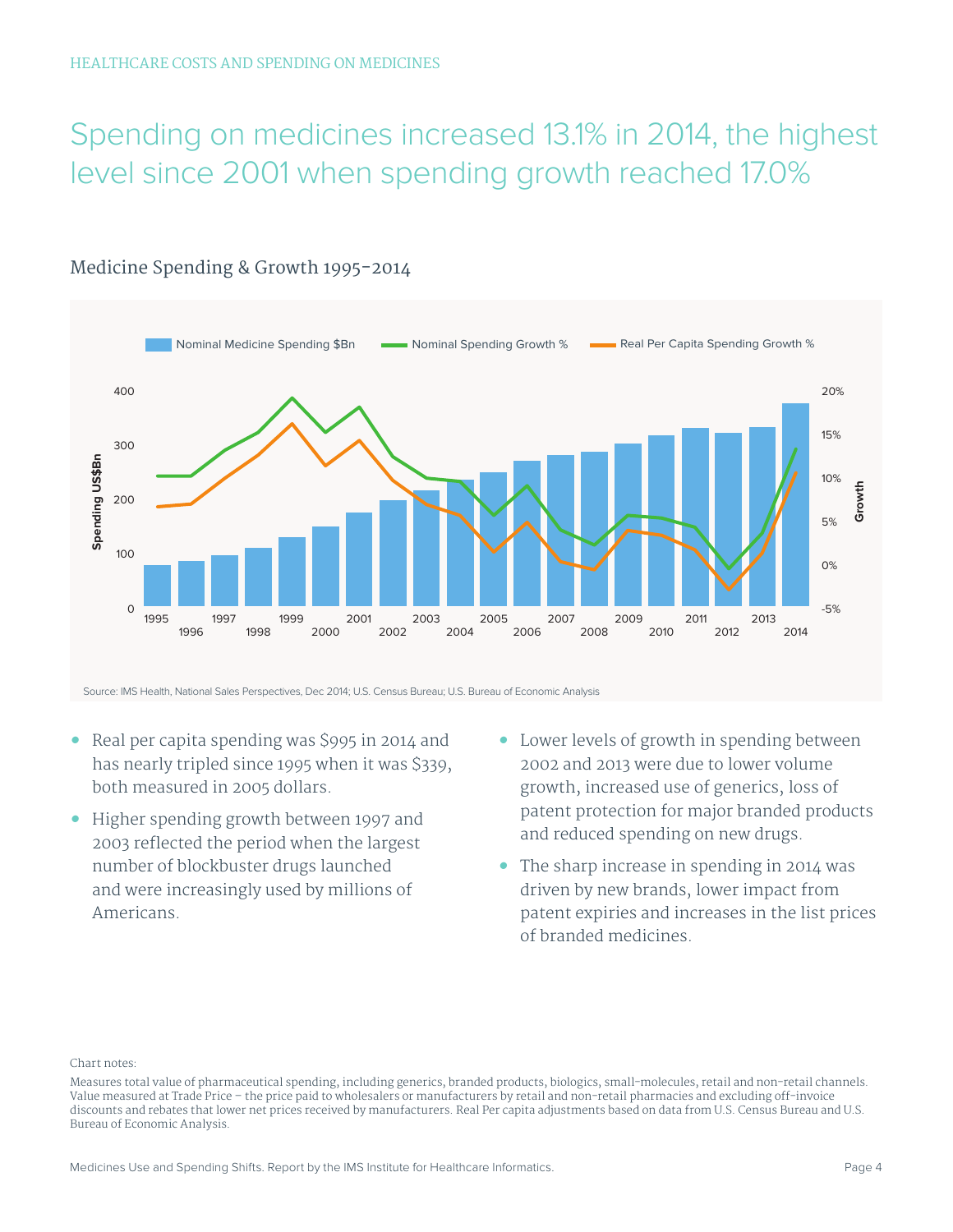# Specialty medicines now account for one-third of spending driven by a wave of recent innovations



## Spending on Specialty Medicines US\$Bn

- **•** Spending on specialty medicines has increased by \$54.0Bn in the last five years, contributing 73% of overall medicine spending growth in that period.
- **•** Increased specialty spending was driven by innovations in treatment for autoimmune diseases, hepatitis C and oncology, accounting for \$34.7Bn of increased spending.
- **•** Specialty medicine spending increased by 26.5% to \$124.1Bn in 2014; the increase was 16.3% excluding hepatitis C treatments.
- **•** The biggest driver of specialty spending growth, \$12.3Bn in spending on treatments for hepatitis C, caught many payers by surprise, forcing budget holders to weigh the cost and the value of new cures.
- **•** Spending on oncology and autoimmune treatments increased by 16.8% and 24.0% respectively.
- **•** Multiple sclerosis spending increased 24.4%, driven by new treatment options offering new mechanisms of action and more convenient dosing.

Chart notes:

Specialty therapies are defined by IMS Health as products that are often injectable, high-cost, biologics or require cold-chain distribution. They are mostly used by specialists, and include treatment for cancer and other serious chronic conditions. Specialty therapies often involve complex patient follow-up and monitoring. Oncology includes therapeutic treatments and not supportive care.